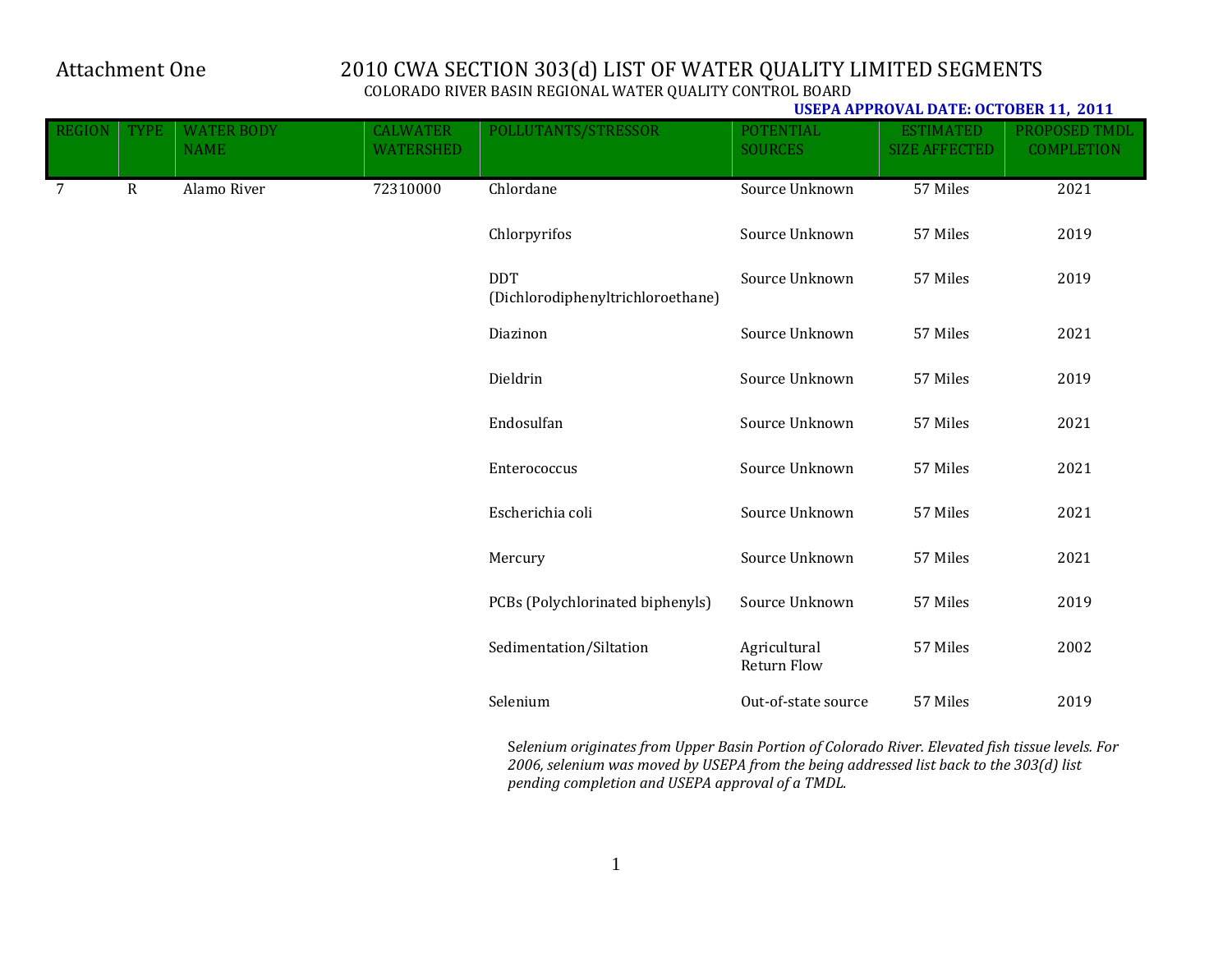|               |              |                                                                        |                                     |                                                                                                                                               |                                    | <b>USEPA APPROVAL DATE: OCTOBER 11, 2011</b> |                                    |
|---------------|--------------|------------------------------------------------------------------------|-------------------------------------|-----------------------------------------------------------------------------------------------------------------------------------------------|------------------------------------|----------------------------------------------|------------------------------------|
| <b>REGION</b> | <b>TYPE</b>  | <b>WATER BODY</b><br><b>NAME</b>                                       | <b>CALWATER</b><br><b>WATERSHED</b> | POLLUTANTS/STRESSOR                                                                                                                           | <b>POTENTIAL</b><br><b>SOURCES</b> | <b>ESTIMATED</b><br><b>SIZE AFFECTED</b>     | PROPOSED TMDL<br><b>COMPLETION</b> |
|               |              |                                                                        |                                     | Toxaphene                                                                                                                                     | Source Unknown                     | 57 Miles                                     | 2019                               |
| 7             | $\mathbb{R}$ | Coachella Valley Storm<br>Water Channel                                | 71947000                            | <b>DDT</b><br>(Dichlorodiphenyltrichloroethane)                                                                                               | Source Unknown                     | 24 Miles                                     | 2021                               |
|               |              |                                                                        |                                     | This listing for DDT only applies to a 2 mile area of the Coachella Valley Storm Water Channel<br>from Lincoln Street to the Salton Sea.      |                                    |                                              |                                    |
|               |              |                                                                        |                                     | Dieldrin                                                                                                                                      | Source Unknown                     | 24 Miles                                     | 2021                               |
|               |              |                                                                        |                                     | This listing for Dieldrin only applies to a 2 mile area of the Coachella Valley Storm Water Channel<br>from Lincoln Street to the Salton Sea. |                                    |                                              |                                    |
|               |              |                                                                        |                                     | PCBs (Polychlorinated biphenyls)                                                                                                              | Source Unknown                     | 24 Miles                                     | 2021                               |
|               |              |                                                                        |                                     | This listing for PCBs only applies to a 2 mile area of the Coachella Valley Storm Water Channel<br>from Lincoln Street to the Salton Sea.     |                                    |                                              |                                    |
|               |              |                                                                        |                                     | Pathogens                                                                                                                                     | Source Unknown                     | 24 Miles                                     | 2010                               |
|               |              |                                                                        |                                     | This listing for pathogens only applies to a 17 mile area of the Coachella Valley Storm Water<br>Channel from Dillon Road to the Salton Sea.  |                                    |                                              |                                    |
|               |              |                                                                        |                                     | Toxaphene                                                                                                                                     | Source Unknown                     | 24 Miles                                     | 2019                               |
|               |              |                                                                        |                                     | This listing for Toxaphene only applies to a 2mile area of the Coachella Valley Storm Water<br>Channel from Lincoln Street to the Salton Sea. |                                    |                                              |                                    |
| 7             | ${\bf R}$    | Colorado River (Imperial<br>Reservoir to California-<br>Mexico Border) | 72700000                            | Selenium                                                                                                                                      | Source Unknown                     | 11 Miles                                     | 2019                               |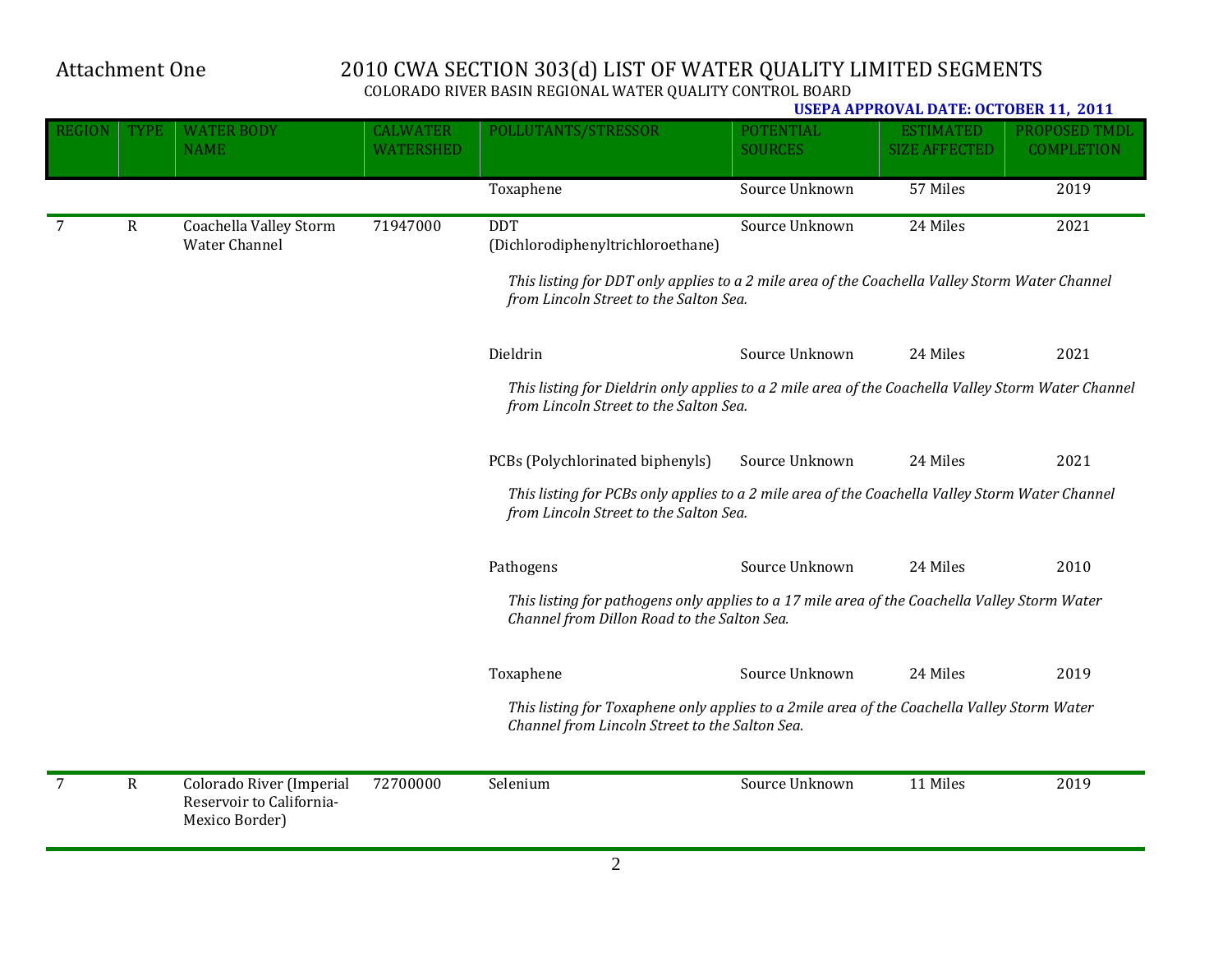**USEPA APPROVAL DATE: OCTOBER 11, 2011** REGION | TYPE | WATER BODY NAME CALWATER WATERSHED POLLUTANTS/STRESSOR POTENTIAL SOURCES ESTIMATED SIZE AFFECTED PROPOSED TMDL COMPLETION 7 R Imperial Valley Drains 72310000 Chlordane Source Unknown 1225 Miles 2021 *This listing for Chlordane only applies to the Barbara Worth Drain, Peach Drain, Greeson Drain, South Central Drain, and Holtville Main Drain areas of the Imperial Valley drains.* DDT (Dichlorodiphenyltrichloroethane) Source Unknown 1225 Miles 2019 *The listing for DDT only applies to the Barbara Worth Drain, Peach Drain, and Rice Drain areas of the Imperial Valley drains.* Dieldrin Source Unknown 1225 Miles 2019 *The listing for dieldrin only applies to the Barbara Worth Drain, and Fig Drain areas of the Imperial Valley drains.* Endosulfan **Source Unknown** 1225 Miles 2019 The listing for Endosulfan only applies to the Peach Drain area of the Imperial Valley drains, from *Meloland Road to the outlet into the Alamo River.* PCBs (Polychlorinated biphenyls) Source Unknown 1225 Miles 2019 *The listing for PCBs only applies to the Central Drain area of the Imperial Valley drains.* Sedimentation/Siltation Agricultural Return Flow 1225 Miles 2005 Selenium Agricultural **Return Flow** 1225 Miles 2019 S*elenium originates from Upper Basin Portion of Colorado River. Elevated fish tissue levels.*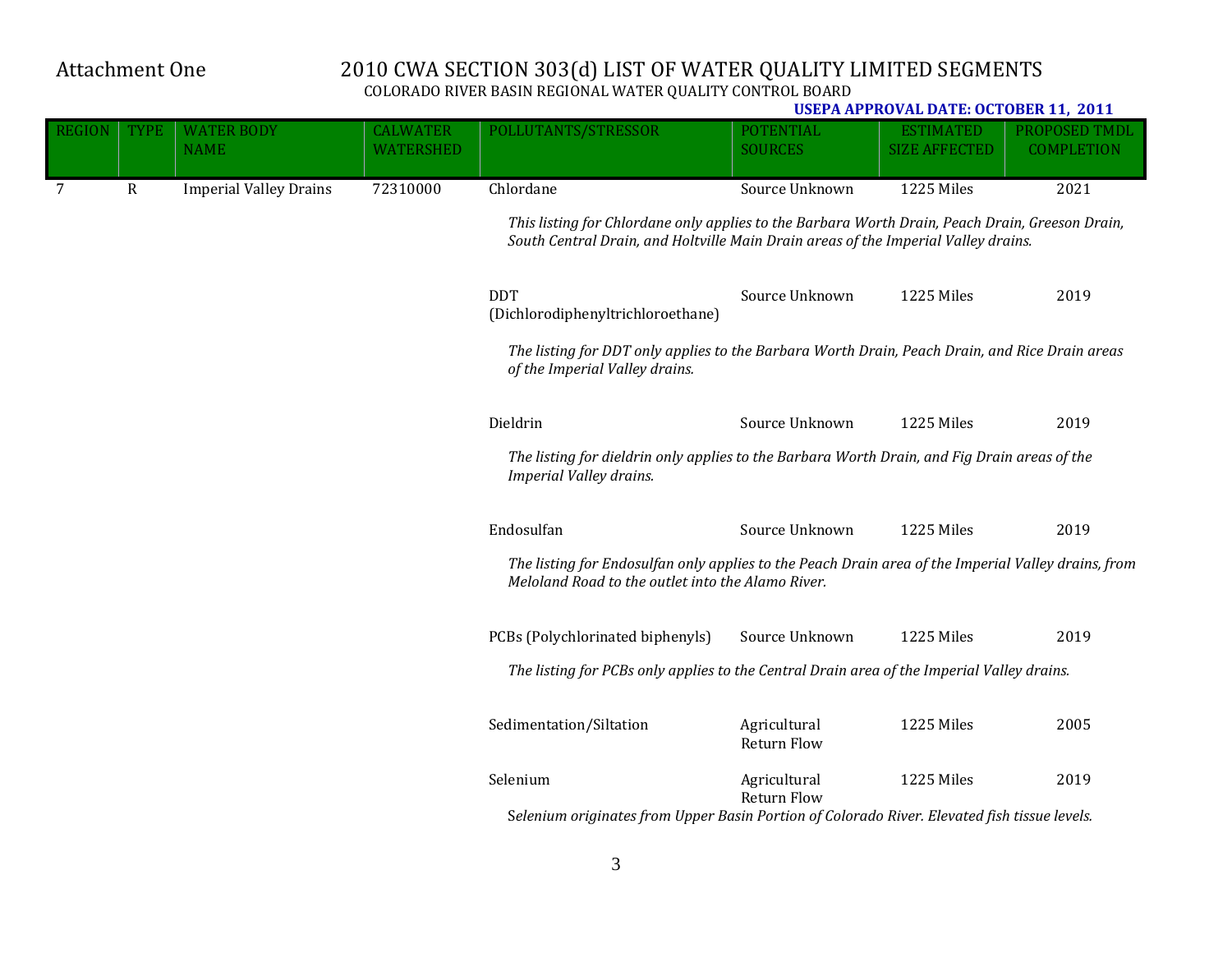**USEPA APPROVAL DATE: OCTOBER 11, 2011** REGION | TYPE | WATER BODY **NAME** CALWATER **WATERSHED** POLLUTANTS/STRESSOR POTENTIAL SOURCES ESTIMATED SIZE AFFECTED PROPOSED TMDL COMPLETION Toxaphene Source Unknown 1225 Miles 2019 *The listing for Toxaphene only applies to the Barbara Worth Drain, Peach Drain, and Rice Drain of the Imperial Valley drains.* 7 R New River (Imperial County) 72310000 Chlordane Source Unknown 66 Miles 2019 Chlorpyrifos Source Unknown 66 Miles 2019 Copper Source Unknown 66 Miles 2019 *In the final decision for the 2006 303(d) list, USEPA determined that this pollutant water body combination should be listed on the 303(d) (TMDL required list).This listing was made by USEPA for 2006.* DDT (Dichlorodiphenyltrichloroethane) Source Unknown 66 Miles 2019 Diazinon **Source Unknown** 66 Miles 2019 Dieldrin Source Unknown 66 Miles 2019 Hexachlorobenzene/HCB Source Unknown 66 Miles 2021 Nutrients **Nutrients 12019**  $\bullet$  Agricultural Return Flows

- Major Municipal Point Source-dry and/or wet weather discharge
- Out-of-state source

*Regional Board proposes to establish TMDL in cooperation with US EPA and Mexico.*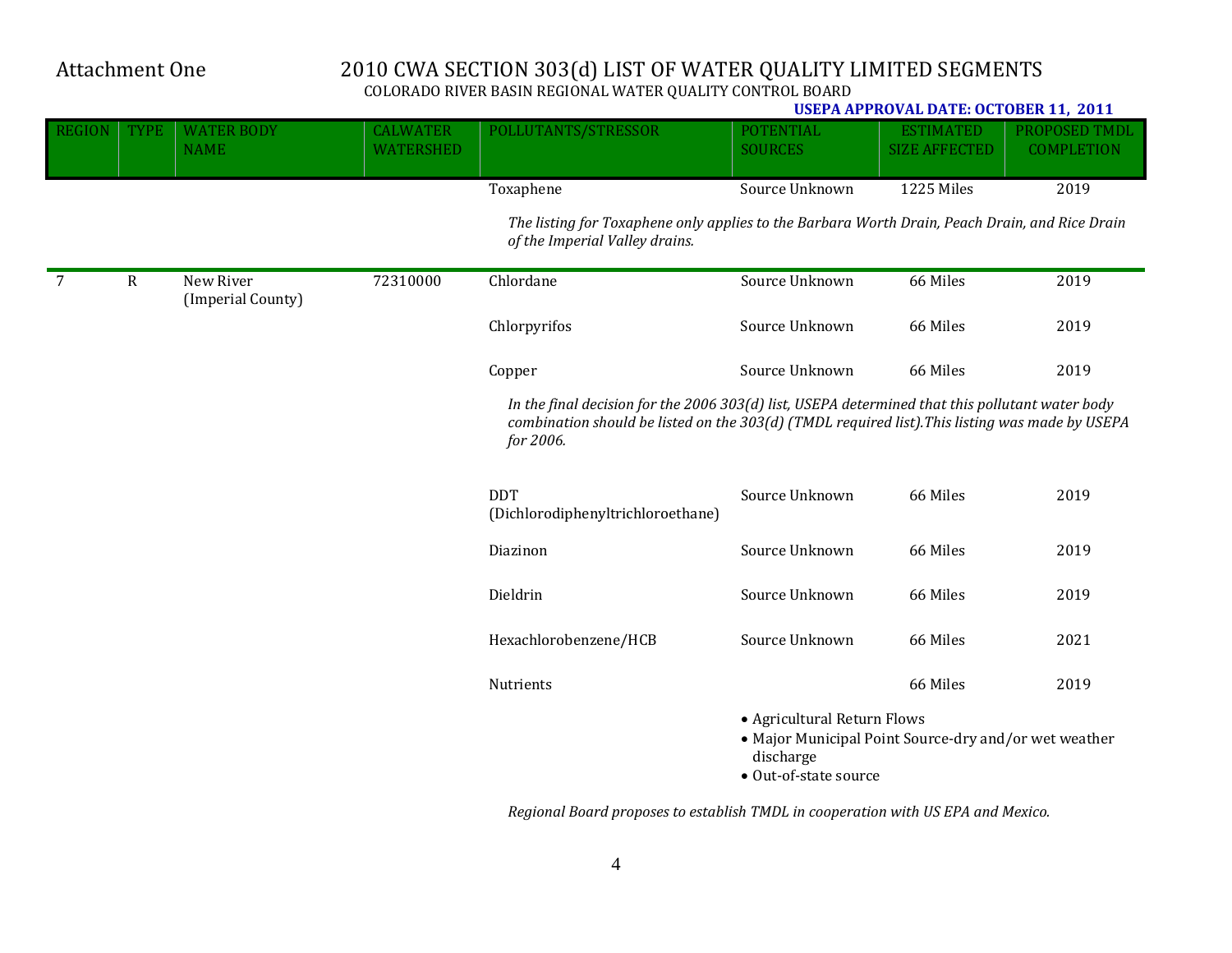|                |             |                                        |                                     |                                                 |                                                                                                                                    | USEPA APPROVAL DATE: OCTOBER 11, 2011    |                                    |
|----------------|-------------|----------------------------------------|-------------------------------------|-------------------------------------------------|------------------------------------------------------------------------------------------------------------------------------------|------------------------------------------|------------------------------------|
| <b>REGION</b>  | <b>TYPE</b> | <b>WATER BODY</b><br><b>NAME</b>       | <b>CALWATER</b><br><b>WATERSHED</b> | POLLUTANTS/STRESSOR                             | <b>POTENTIAL</b><br><b>SOURCES</b>                                                                                                 | <b>ESTIMATED</b><br><b>SIZE AFFECTED</b> | PROPOSED TMDL<br><b>COMPLETION</b> |
|                |             |                                        |                                     | Mercury                                         | Source Unknown                                                                                                                     | 66 Miles                                 | 2019                               |
|                |             |                                        |                                     | Organic Enrichment/Low<br>Dissolved Oxygen      | Source Unknown                                                                                                                     | 66 Miles                                 | 2010                               |
|                |             |                                        |                                     | PCBs (Polychlorinated biphenyls)                | Source Unknown                                                                                                                     | 66 Miles                                 | 2019                               |
|                |             |                                        |                                     | Pathogens                                       |                                                                                                                                    | 66 Miles                                 | 2002                               |
|                |             |                                        |                                     |                                                 | • Confined Animal Feeding Operations (NPS)<br>• Municipal Point Sources<br>• Out-of-state source<br>• Point Source<br>· Wastewater |                                          |                                    |
|                |             |                                        |                                     | Sediment                                        | Source Unknown                                                                                                                     | 66 Miles                                 | 2003                               |
|                |             |                                        |                                     | Selenium                                        | Source Unknown                                                                                                                     | 66 Miles                                 | 2019                               |
|                |             |                                        |                                     | Toxaphene                                       | Source Unknown                                                                                                                     | 66 Miles                                 | 2019                               |
|                |             |                                        |                                     | Toxicity                                        | Source Unknown                                                                                                                     | 66 Miles                                 | 2019                               |
|                |             |                                        |                                     | Trash                                           | Out-of-state<br>source                                                                                                             | 66 Miles                                 | 2007                               |
|                |             |                                        |                                     | Zinc                                            | Source Unknown                                                                                                                     | 66 Miles                                 | 2021                               |
| $\overline{7}$ | ${\bf R}$   | Palo Verde Outfall Drain<br>and Lagoon | 71540000                            | <b>DDT</b><br>(Dichlorodiphenyltrichloroethane) | Source Unknown                                                                                                                     | 19Miles                                  | 2019                               |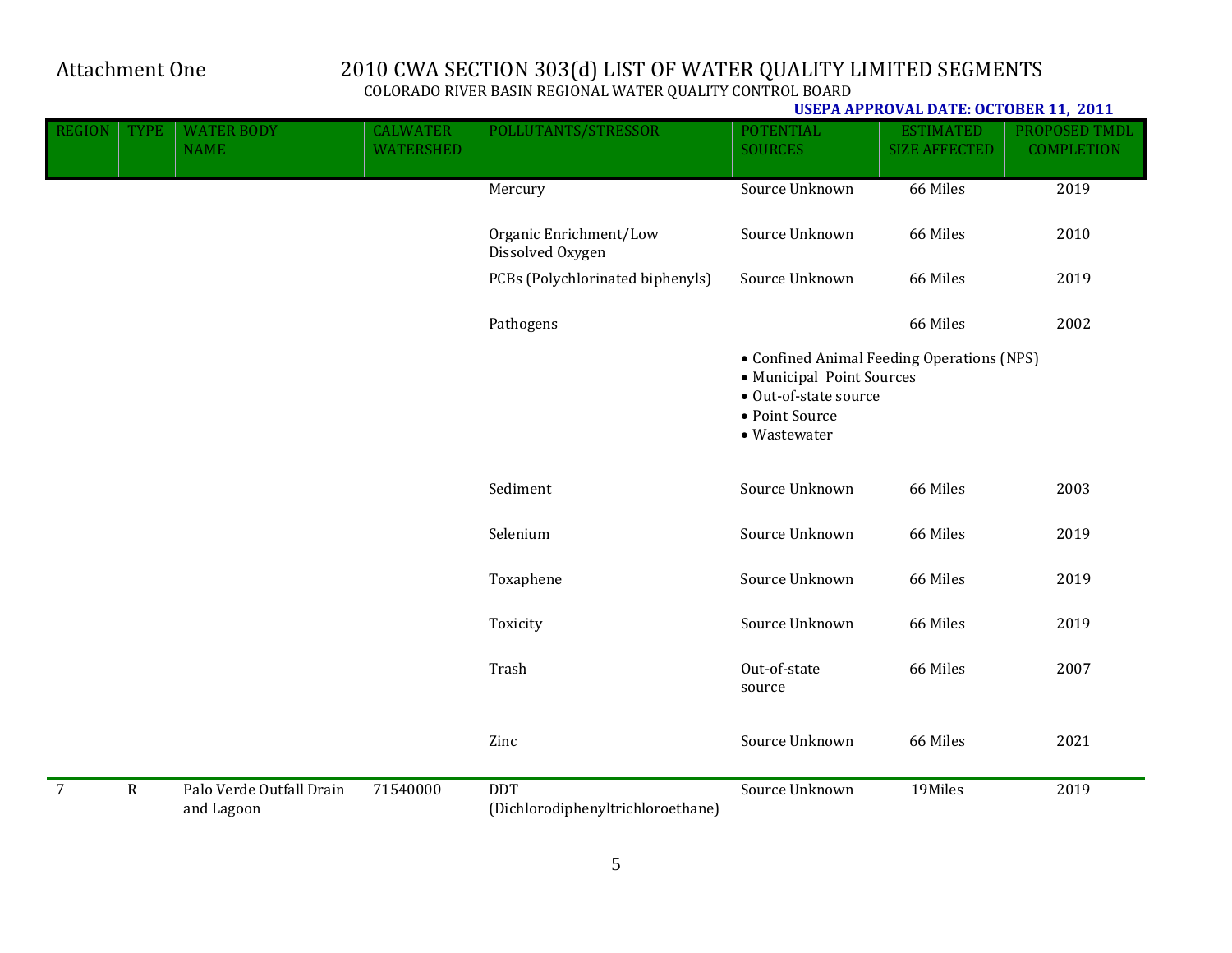#### **USEPA APPROVAL DATE: OCTOBER 11, 2011**

| <b>REGION</b> | <b>TYPE</b> | <b>WATER BODY</b><br><b>NAME</b> | <b>CALWATER</b><br><b>WATERSHED</b> | POLLUTANTS/STRESSOR                             | <b>POTENTIAL</b><br><b>SOURCES</b>                                                      | <b>ESTIMATED</b><br><b>SIZE AFFECTED</b> | PROPOSED TMDL<br><b>COMPLETION</b> |
|---------------|-------------|----------------------------------|-------------------------------------|-------------------------------------------------|-----------------------------------------------------------------------------------------|------------------------------------------|------------------------------------|
|               |             |                                  |                                     | Pathogens                                       | Source Unknown                                                                          | 19Miles                                  | 2019                               |
|               |             |                                  |                                     | This listing was made by USEPA for 2006.        |                                                                                         |                                          |                                    |
|               |             |                                  |                                     | Toxaphene                                       | Source Unknown                                                                          | 19Miles                                  | 2021                               |
| 7             | S           | Salton Sea                       | 72800000                            | Arsenic                                         | Source Unknown                                                                          | 233340 Acres                             | 2021                               |
|               |             |                                  |                                     | Chlorpyrifos                                    | Source Unknown                                                                          | 233340 Acres                             | 2021                               |
|               |             |                                  |                                     | <b>DDT</b><br>(Dichlorodiphenyltrichloroethane) | Source Unknown                                                                          | 233340 Acres                             | 2021                               |
|               |             |                                  |                                     | Enterococcus                                    | Source Unknown                                                                          | 233340 Acres                             | 2021                               |
|               |             |                                  |                                     | Nutrients                                       |                                                                                         | 233340 Acres                             | 2019                               |
|               |             |                                  |                                     |                                                 | • Agricultural Return Flows<br>• Major Industrial Point Source<br>• Out-of-state source |                                          |                                    |
|               |             |                                  |                                     | Salinity                                        |                                                                                         | 233340 Acres                             | 2019                               |
|               |             |                                  |                                     |                                                 | • Agricultural Return Flows<br>• Out-of-state source<br>• Point Source                  |                                          |                                    |

*TMDL development will not be effective in addressing this problem, which will require an engineering solution with federal, local, and state cooperation.*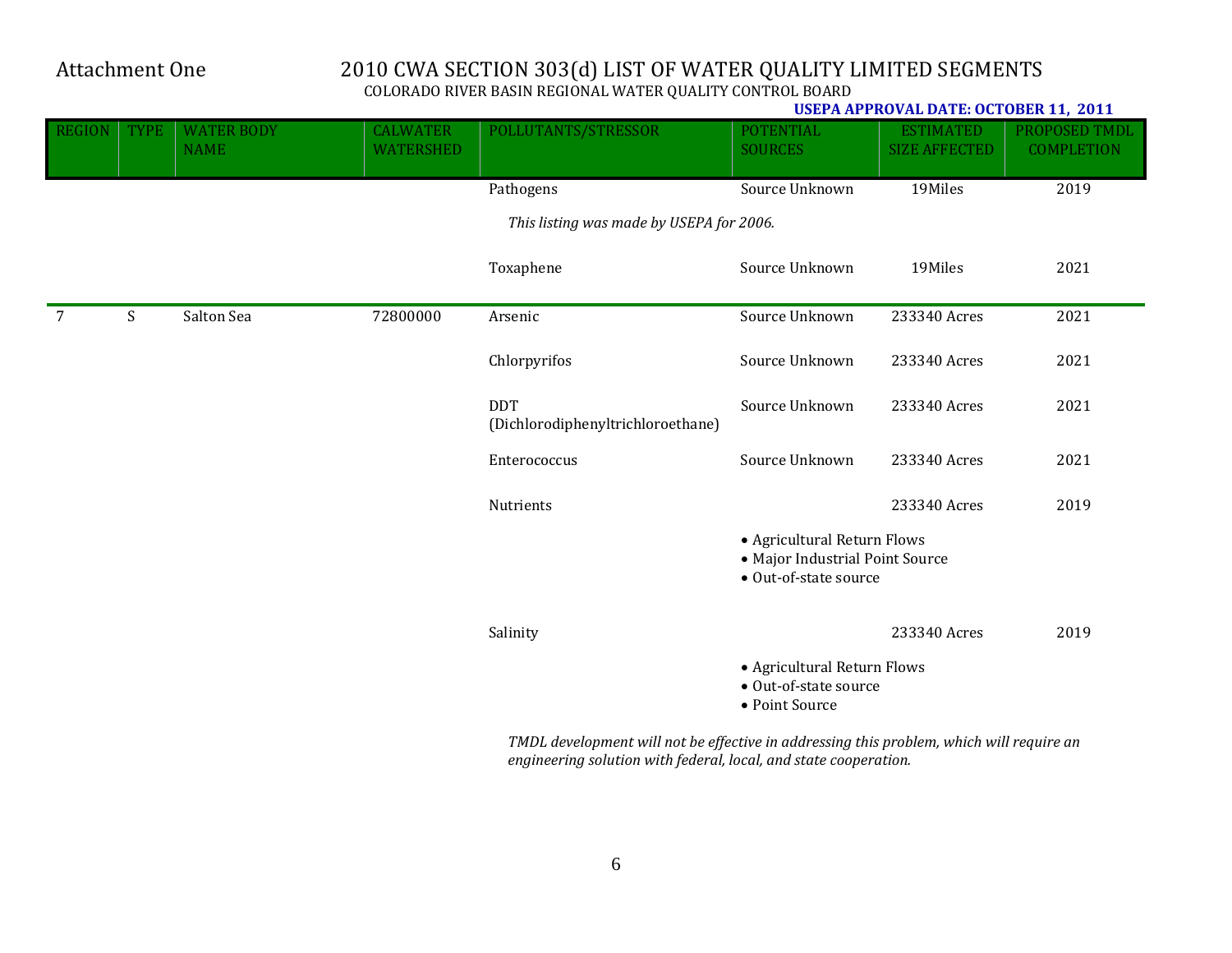**USEPA APPROVAL DATE: OCTOBER 11, 2011**

| REGION | <b>TYPE</b> | <b>WATER BODY</b><br><b>NAME</b> | <b>CALWATER</b><br><b>WATERSHED</b> | POLLUTANTS/STRESSOR                            | POTENTIAL<br><b>SOURCES</b> | <b>ESTIMATED</b><br><b>SIZE AFFECTED</b> | PROPOSED TMDL<br><b>COMPLETION</b> |
|--------|-------------|----------------------------------|-------------------------------------|------------------------------------------------|-----------------------------|------------------------------------------|------------------------------------|
|        |             |                                  |                                     | Selenium                                       | Source Unknown              | 233340 Acres                             | 2019                               |
|        |             | Wiest Lake                       | 72310000                            | <b>DDT</b><br>(Dichlorodiphenyltrichloroethane | Source Unknown              | 42 Acres                                 | 2021                               |